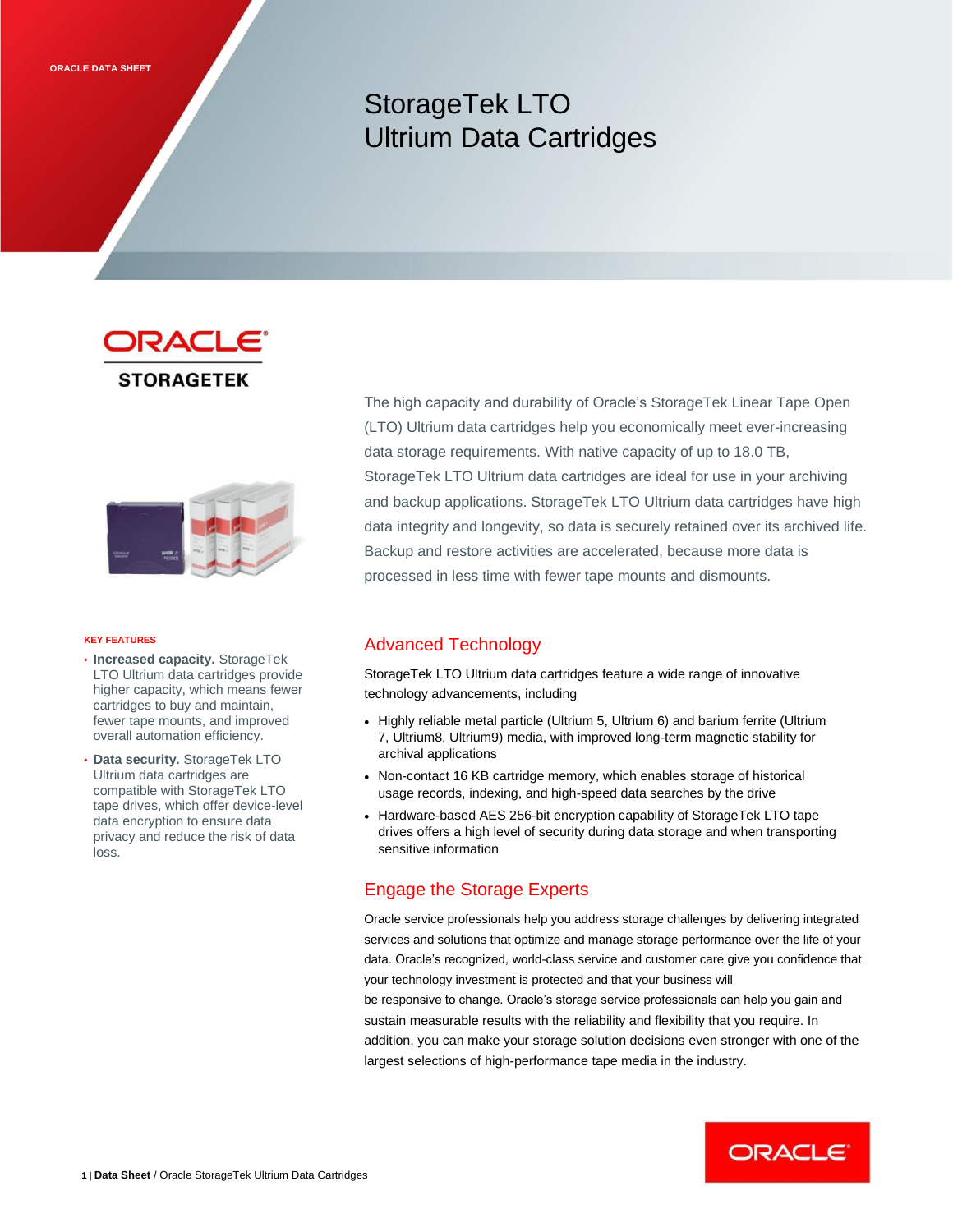### **STORAGETEK LTO ULTRIUM DATA CARTRIDGE SPECIFICATIONS**

| <b>Basic</b><br><b>Specifications</b>        | <b>StorageTek</b><br><b>LT09</b><br>Data Cartridge | <b>StorageTek</b><br><b>LT08</b><br>Data Cartridge | <b>StorageTek</b><br>M8-8<br>Data Cartridge | StorageTek<br><b>Ultrium 7</b><br>Data Cartridge | <b>StorageTek</b><br>Ultrium 6<br>Data Cartridge | <b>StorageTek</b><br>Ultrium 5<br>Data Cartridge | <b>StorageTek Ultrium</b><br><b>Universal Cleaning</b><br>Cartridge |
|----------------------------------------------|----------------------------------------------------|----------------------------------------------------|---------------------------------------------|--------------------------------------------------|--------------------------------------------------|--------------------------------------------------|---------------------------------------------------------------------|
| Capacity, native<br>(uncompressed)           | <b>18 TB</b>                                       | $12$ TB                                            | 9 TB                                        | 6.0 TB                                           | 2.5 TB                                           | $1.5$ TB                                         | N/A                                                                 |
| Tape length                                  | 1035 m                                             | 960 m                                              | 960 m                                       | 960 m                                            | 846 m                                            | 846 m                                            | 319 m                                                               |
| Number of tracks                             | 8960                                               | 6656                                               | 5376                                        | 3584                                             | 2176                                             | 1280                                             | N/A                                                                 |
| Tape width                                   | 12.65 mm                                           | 12.65 mm                                           | 12.65 mm                                    | 12.65 mm                                         | 12.65 mm                                         | 12.65 mm                                         | 12.65 mm                                                            |
| <b>Tape thickness</b>                        | $5.2 \mu m$                                        | $5.6 \,\mathrm{\upmu m}$                           | $5.6 \mu m$                                 | $5.6 \mu m$                                      | $6.4 \mu m$                                      | $6.4 \mu m$                                      | $8.9 \mu m$                                                         |
| <b>Expected Archival</b><br><b>Tape Life</b> | >30 years                                          | >30 years                                          | >30 years                                   | >30 years                                        | >30 years                                        | >30 years                                        | N/A                                                                 |
| Cartridge color                              | Green                                              | Burgundy                                           | Purple                                      | Purple                                           | <b>Black</b>                                     | Red                                              | <b>Black</b>                                                        |

#### **Environmental**

|                                        | StorageTek LT09<br><b>Drive</b>                                                                                 |                                     | StorageTek LT08, M8-8, Ultrium 7, Ultrium 6, Ultrium 5<br><b>Drives</b>                            |
|----------------------------------------|-----------------------------------------------------------------------------------------------------------------|-------------------------------------|----------------------------------------------------------------------------------------------------|
| <b>Operating Mode</b><br>(recommended) | +59°F to +77°F (+15°C to +25°C)<br>20% - 50% RH (non-condensed)<br>$+72^{\circ}$ F (+22 $^{\circ}$ C) dew point | <b>Operating Mode</b>               | +50°F to +113°F (+10°C to +45°C)<br>10% - 80% RH (non-condensed)<br>+79°F (+26°C) wet bulb maximum |
| <b>Operating Mode</b><br>(allowable)   | +59°F to +95°F (+15°C to +25°C)<br>20% - 50% RH (non-condensed)<br>+72 $\degree$ F (+22 $\degree$ C) dew point  | <b>Short Term</b><br><b>Storage</b> | +61°F to +90°F (+16°C to +32°C)<br>20% - 80% RH (non-condensed)<br>+79°F (+26°C) wet bulb maximum  |
| Shipping                               | $-9.4$ °F to $+120.2$ °F ( $-23$ °C to $+49$ °C)<br>5% - 80% RH (non-condensed)<br>$+18.8$ °F (+26°C) dew point | <b>Archive Storage</b>              | +61°F to +90°F (+16°C to +32°C)<br>20% - 80% RH (non-condensed)<br>+79°F (+26°C) wet bulb maximum  |
|                                        |                                                                                                                 | Shipping                            | $-9.4^{\circ}$ F to $+120.2^{\circ}$ F (-23 $^{\circ}$ C to $+49^{\circ}$ C)                       |

## **Compatibility Matrix**

|                            | <b>LT09 Drive</b>  | <b>LT08 Drive</b>  | <b>Ultrium 7 Drive</b> | <b>Ultrium 6 Drive</b> | <b>Ultrium 5 Drive</b> | <b>Ultrium 4 Drive</b> |
|----------------------------|--------------------|--------------------|------------------------|------------------------|------------------------|------------------------|
| <b>LTO9 Cartridge</b>      | Read/write 18.0 TB | Not compatible     | Not compatible         | Not compatible         | Not compatible         | Not compatible         |
| <b>LTO8 Cartridge</b>      | Read/write 12.0 TB | Read/write 12.0 TB | Not compatible         | Not compatible         | Not compatible         | Not compatible         |
| M-8 Cartridge              | Not compatible     | Read/write 9.0 TB  | Not compatible         | Not compatible         | Not compatible         | Not compatible         |
| <b>Ultrium 7 Cartridge</b> | Not compatible     | Read/write 6.0 TB  | Read/write 6.0 TB      | Not compatible         | Not compatible         | Not compatible         |
| <b>Ultrium 6 Cartridge</b> | Not compatible     | Not compatible     | Read/write 2.5 TB      | Read/write 2.5 TB      | Not compatible         | Not compatible         |
| <b>Ultrium 5 Cartridge</b> | Not compatible     | Not compatible     | Read-only              | Read/write 1.5 TB      | Read/write 1.5 TB      | Not compatible         |
| <b>Ultrium 4 Cartridge</b> | Not compatible     | Not compatible     | Not compatible         | Read-only              | Read/write 800 GB      | Read/write 800 GB      |